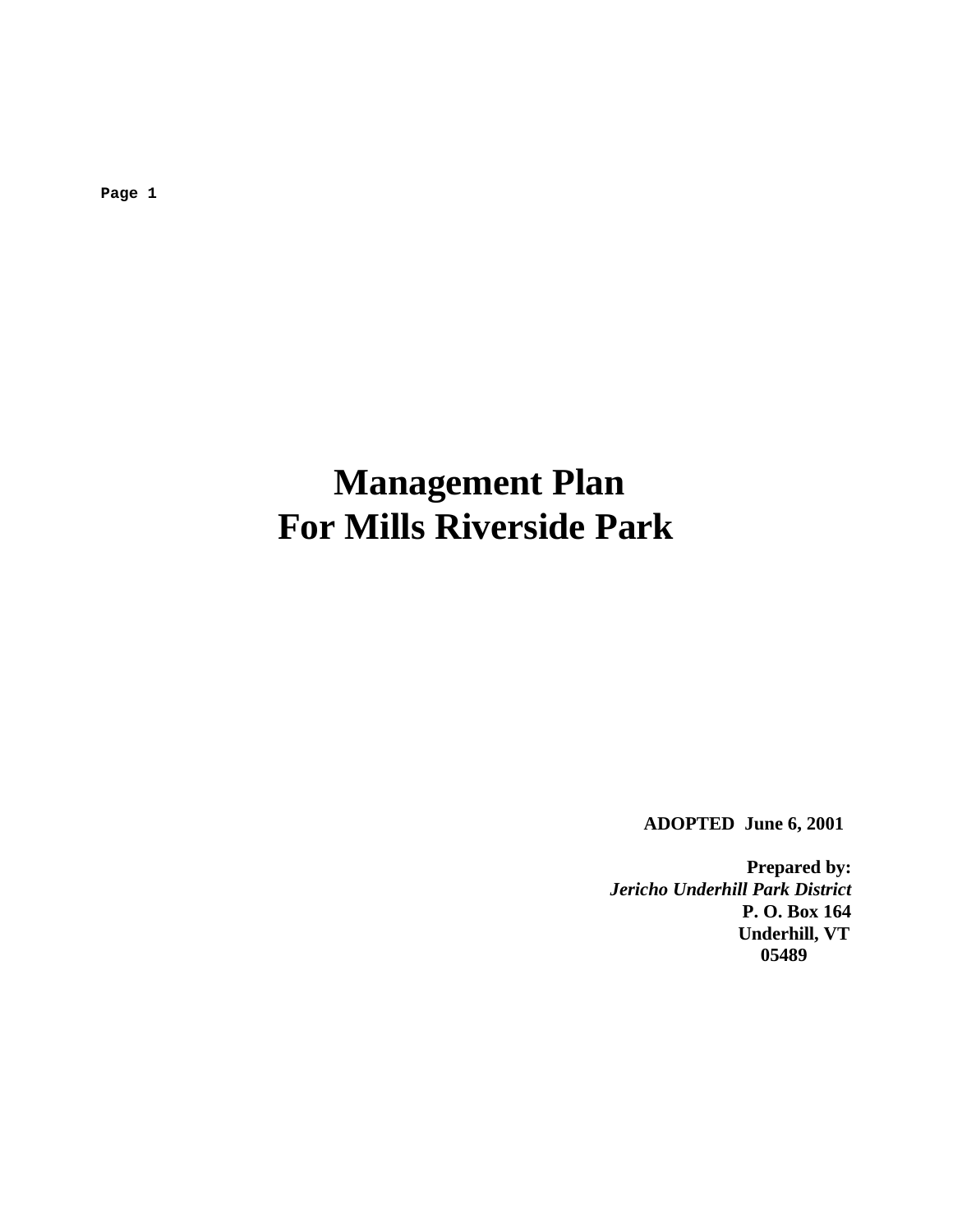# **Table of Contents**

| Appendix C |  |
|------------|--|
|            |  |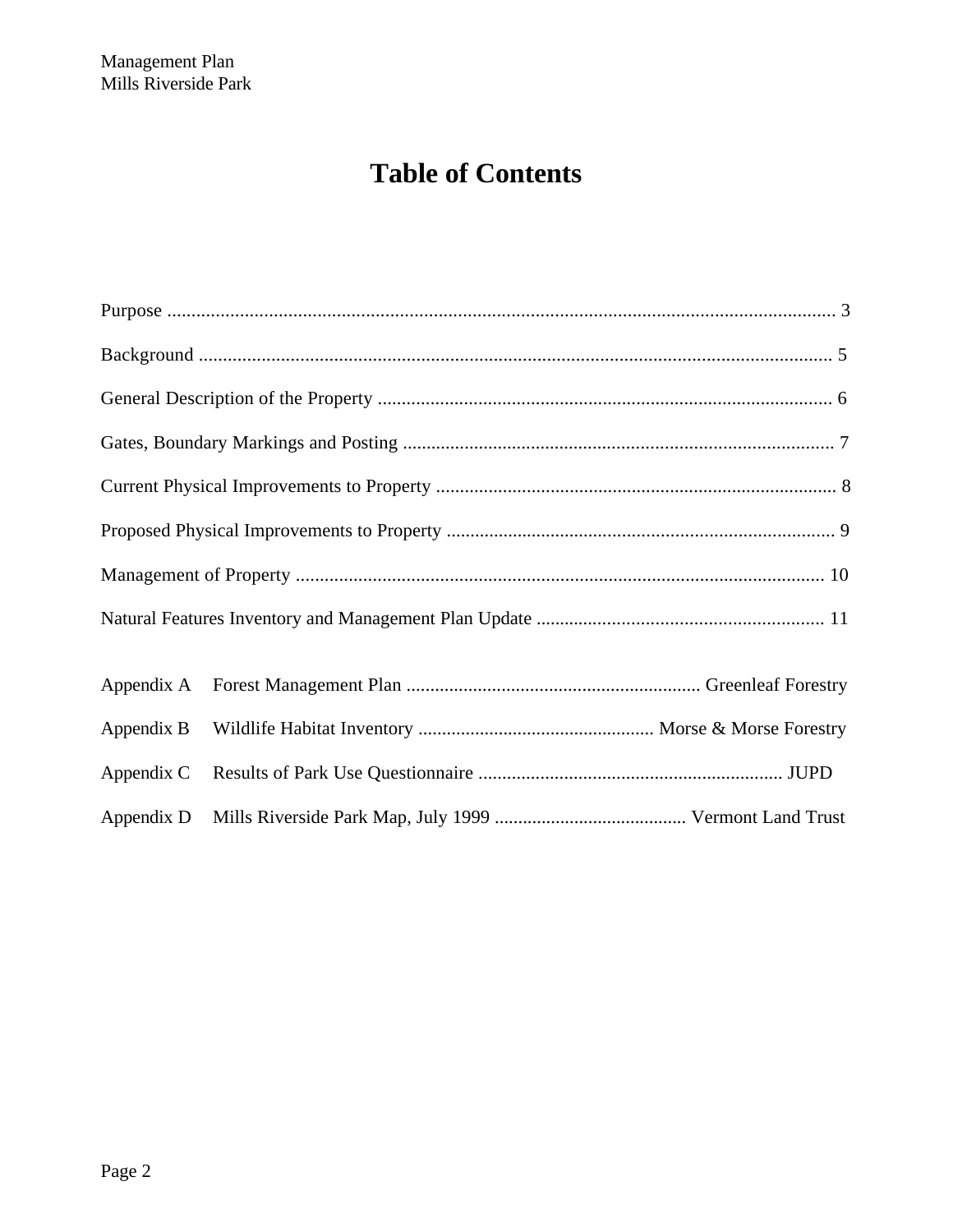# **Purpose**

The management plan for Mills Riverside Park is a fluid document that takes a comprehensive look at the 216-acre property and provides direction for the immediate and long term operation of the park. The plan works within the framework of the conservation easement which is held by Vermont Land Trust and the Vermont Housing and Conservation Board and establishes the manner in which the easement's goals and purposes will be implemented. This includes the balancing of recreational and educational activities with the protection of important natural resources and wildlife habitat.

The Jericho Underhill Park District's Board of Trustees is responsible for drafting the management plan and ensuring its implementation. The conservation easement's permitted uses and restrictions define a number of management decisions and allow for a more effective discussion between board members and the community.

The Jericho Underhill Park District began the process of drafting the Mills Riverside Park Management Plan by engaging the two-town community and seeking citizen input. A questionnaire regarding desired park recreational activities, events and facilities was distributed within the area and at both Town Meetings. Questionnaire feedback was collected for several months and served as a foundation for two public input meetings that were held in April 2000. At these meetings, additional comments and feedback were recorded. Publicized bimonthly meetings and a web site also provide additional opportunities for community input. This series of interactions with local citizens has helped the Park District Board of Trustees clarify public expectations and prioritize projects for the park.

Balancing public demand for recreational opportunities along with the conservation of unique natural features and wildlife habitat requires a sensitive approach to park management that carefully listens to community sentiment and remains committed to the purposes of the conservation easement. Prudent stewardship is required in order to provide a high-quality, enjoyable experience for park visitors today as well as in the future.

In order to better document the park's special qualities and develop plans for the protection and possible enhancement of these features, professionals have been consulted. These individuals include Scott Moreau of Greenleaf Forestry who was hired to evaluate the forested and riparian portions of the property and submit a Forest Management Plan; Susan Morse of Morse and Morse Forestry who conducted a wildlife habitat inventory and will provide recommendations concerning wildlife habitat management; Nat Goodhue of Goodhue Land Design who is coordinating with Susan Morse and offering professional recommendations concerning trail design and planning; Mark Fasching of Vermont Land Trust and the Jericho Conservation Commission who assisted with the wildlife inventory and GPS mapping; Christa Alexander of the Department of Fish and Wildlife and Browns River Watershed Council who will be focusing on the riparian buffer zone and the water quality of the Browns River along with Bill Butler of River Watch; and Livy Strong, Donna Hamill, and John Merchant of Jericho Land Trust who helped with the wildlife habitat inventory. High school students have been offered a "for credit" curriculum that will give them the opportunity to learn how to take a comprehensive look at this property, document it and develop strategies to effectively manage it within the conservation easement guidelines.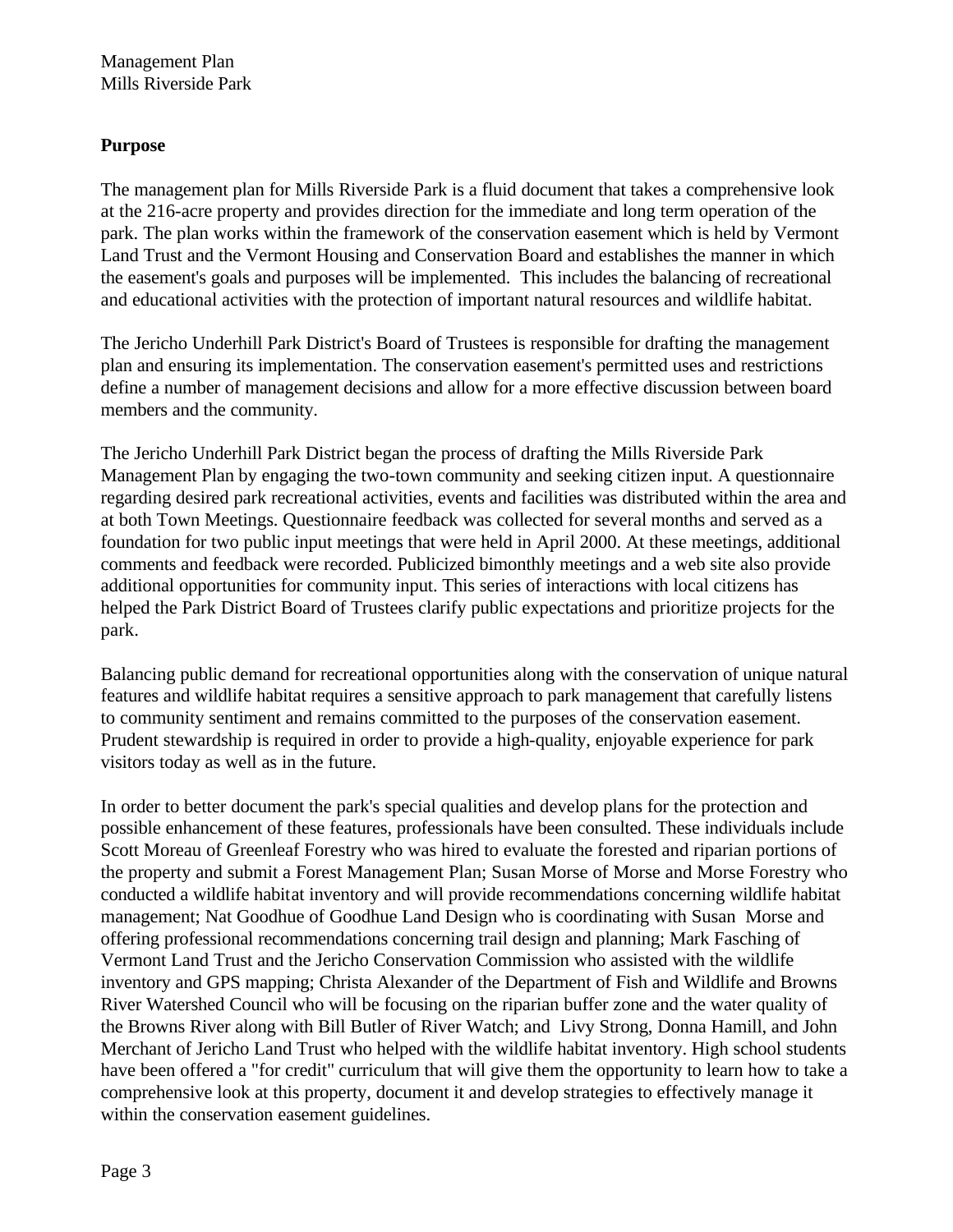The purposes from the conservation easement are included as follows:

*1. To contribute to the implementation of the policies of the State of Vermont designed to foster the conservation of the state's wildlife habitats, agricultural, forestry, and other natural resources through planning, regulation, land acquisition, and tax incentive programs.*

*2. To conserve public, noncommercial recreational and educational opportunities, plant, aquatic and wildlife habitats, scenic resources and agricultural and forestry values associated with the Protected Property for present and future generations.*

*3. These purposes will be advanced by conserving the Protected Property because it possesses the following attributes (without respect to the relative importance of the attributes):*

*a. is located adjacent to the Villages of Jericho and Underhill and is considered by residents of both Towns to be a critical scenic property in both Towns for maintaining the beauty, unique rural Vermont character and strong sense of place for community residents;*

*b. exceptionally scenic views of Mount Mansfield from heavily traveled Vermont Route 15; c. 52 acres of open meadow including a spring-fed pond providing the possibility for recreational, cultural and educational uses by the general public, both Towns, including the children attending the nearby Brown's River Middle School and the Underhill I. D. School and those using the Deborah Rawson Memorial Library;*

*d. has opportunities for all-season, dispersed, low-impact recreation within the forested portion of the Protected Property;*

*e. 4,500 feet of frontage on the Browns River which River and the forested riparian areas provide habitat for aquatic species including three rare fish, Finescale dace (Phoxinus neogaeus), Rosyface shiner (Notropis rubellus) and Trout-perch (Percopsis omiscomayeus) and numerous other known species of fish, indicating a great diversity and extent of aquatic habitat characteristic of large streams and rivers;*

*f. 164 acres of forest containing an important hard mast stand of American beech with high use levels by bears evident from the recent and historical tree scarring;*

*g. contains a portion of South Hill which is part of the Green Mountains and supports critical food habitat and travel corridor for black bear, moose, bobcat and many other mammals, and turkey, American woodcock and many other birds including songbirds; and*

*h. approximately 750 feet of undeveloped frontage on Vermont Route 15 with unobstructed pastoral views across the Protected Property for the traveling public.*

 *Grantor and Grantees recognize these public noncommercial recreational and educational opportunities, plant, aquatic and wildlife habitats, scenic resources and agricultural and forestry values of the Protected Property, and share the common purpose of conserving these values by the conveyance of conservation restrictions development rights, public access easement and riparian and wildlife habitat easements to prevent the use or development of the Protected Property for any purpose or in any manner which*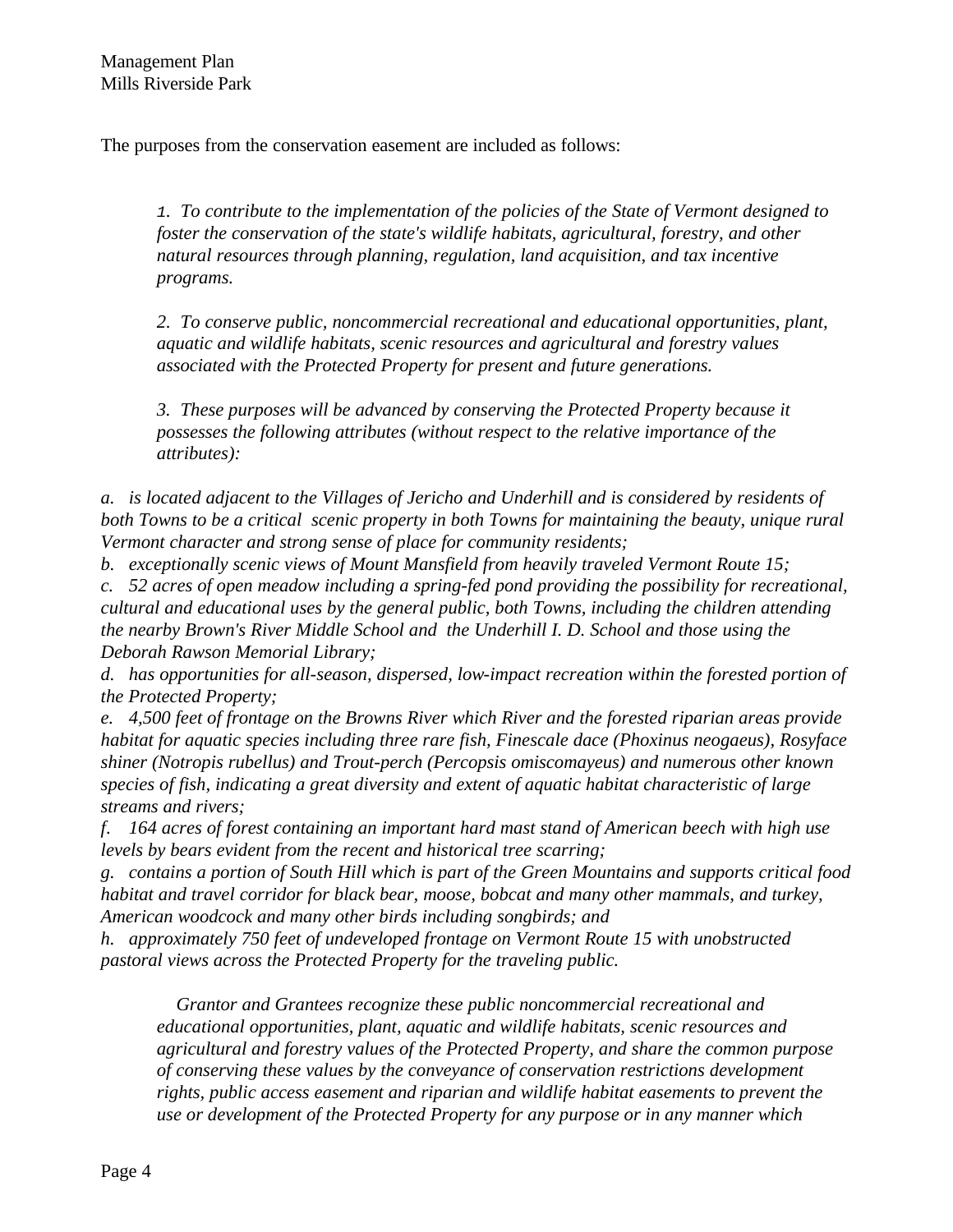*would conflict with the maintenance of these public noncommercial recreational opportunities, plant, aquatic and wildlife habitats, scenic resources, agricultural and forestry values. Grantees accept the development rights, perpetual conservation easement restrictions, public access easement, riparian and wildlife habitat easements and right of entry in order to conserve these values for present and future generations.*

Seeking citizen input along with the careful documentation of the park's natural resources and wildlife habitat were the first steps in developing this management plan. This document will be updated as needed and reviewed at least every five years by the Jericho Underhill Park District.

# **Background**

Jericho Land Trust (JLT) recognized the significance of the Mills property and its vulnerability to development pressure during the summer of 1998. This unique parcel of land was on the market for \$350,000. Following an appraisal, JLT began a fundraising and grant writing effort to obtain funds and negotiated with the landowner to lower her price to \$300,000. A grant application to the Vermont Housing and Conservation Board was submitted for \$50,000 in January and a request for \$75,000 from the Freeman Foundation, with Vermont Land Trust's assistance, was also made. Both grant applications were successful and helped to encourage the Town of Jericho and the Town of Underhill to contribute, as the result of a Town Meeting vote in March, \$30,000 and \$20,000 respectively. Additional grant funding came from the Free Press Foundation (\$20,000), the William P. Wharton Foundation (\$5,000) and matching grants from IBM and IDX.

In April, JLT began a general appeal to local residents for additional capital to bridge the funding gap. The landowner had signed a purchase and sales agreement for \$300,000 but the timeline for acquisition expired at the end of June. To meet this deadline, JLT sent brochures to every household within the two towns and began an intense campaign. The total fundraising goal was \$375,000 including grants, which included \$300,000 to the landowner, \$30,000 in Vermont Land Trust's expenses and additional money for the start up costs of the park. A sum of almost \$370,000 was successfully raised and Jericho Land Trust became the owner of the Mills property on July 14, 1999. Mills Riverside Park opened two weeks later and has been available for community enjoyment ever since.

Jericho Land Trust transferred ownership of Mills Riverside Park on February 24, 2000 to the Jericho Underhill Park District. This two-town district was formed for the purpose of owning and operating the Park. Jericho Land Trust paid all park costs until August 15, 2000, at which time the Jericho Underhill Park District assumed financial responsibility for the Park. An additional \$15,000 was set aside for start up improvements of the Park by Jericho Land Trust.

#### **General description of the property**

A stunning view of Mt. Mansfield forms the background of Mills Riverside Park. This scenic vista is preceded by broad open meadow and is sharply defined by forested South Hill. The property consists of 216 acres of land with the majority in Jericho. Approximately 67 acres is open meadow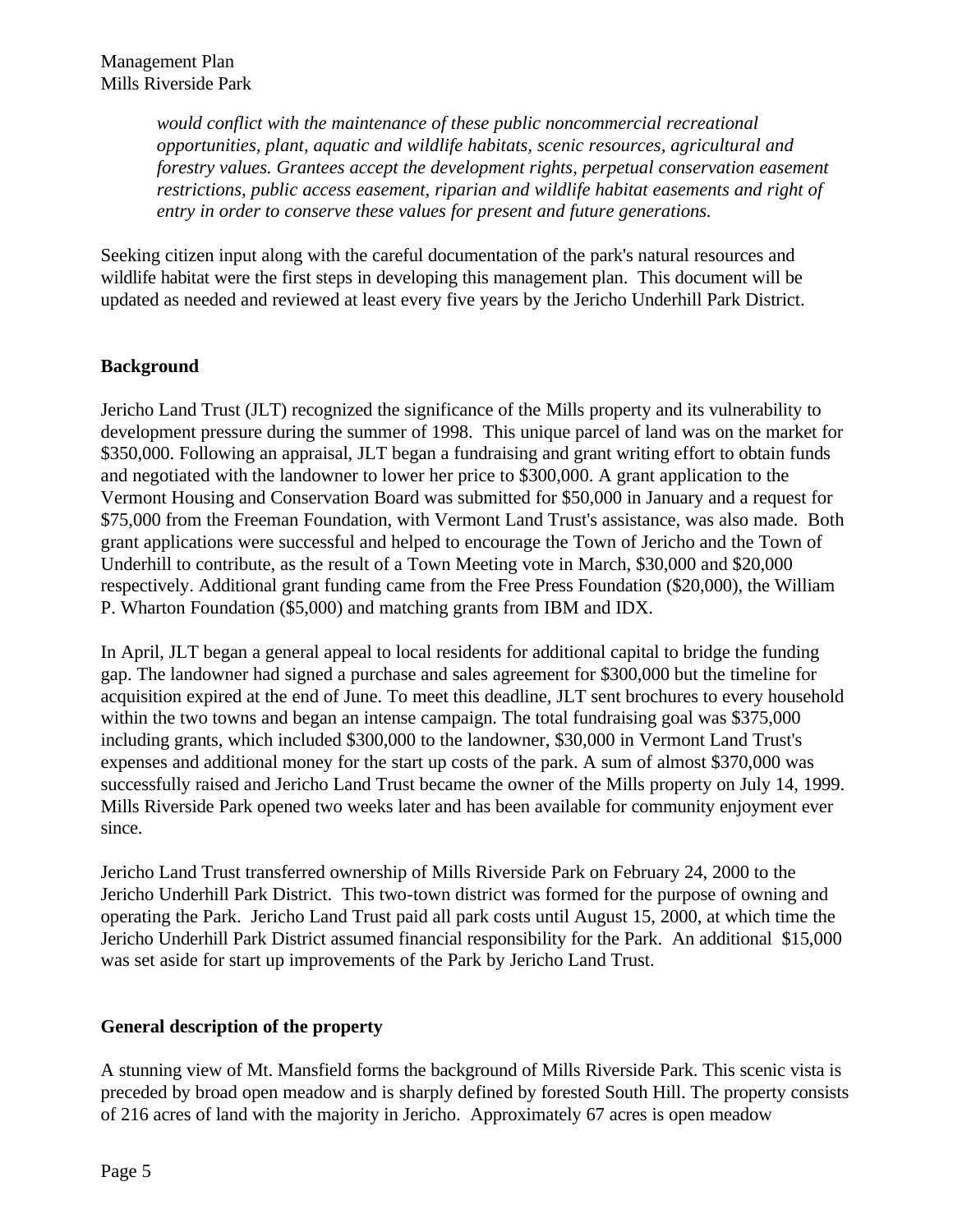and the remaining 149 acres is forested, steep terrain. The Browns River forms a natural boundary on the north side of the property. A covered bridge spans the river and helps create the entrance. A natural spring fed pond is centrally located in the meadow area. Park terrain begins as gentle to moderately sloping and graduates to steep and ledgy as it continues up South Hill. Important wildlife habitat has been documented at the higher elevations as well as along the Browns River.

Directly adjacent to Mills Riverside Park are two large community schools and a public library. As a result, this property is ideally located as a community resource for recreation, education and wildlife viewing. To the east and west lie privately owned parcels currently in agricultural use. Park property abuts privately owned, undeveloped land to the south which further supports numerous species including black bear, moose, bob cat, and fisher and provides a wildlife corridor along the Green Mountain Range. Conserving this important habitat was a primary reason for acquiring the property.

All recreational activities and land management decisions within Mills Riverside Park are based on the permitted uses and restrictions that are stated in the conservation easement held by VLT and VHCB. The 216 acre property is divided into four different management zones. These zones are delineated in the property map (Appendix A).

The Parking Zone - This zone is a triangular piece of land that is located in the northwest corner of the property and is designated for the parking of motorized vehicles. It is roughly five acres in size. Any improved parking area will remain unpaved and unlit. Currently the Park District mows a 20 car area in the summer. The Towns of Jericho and Underhill have agreed to plow a parking section each winter, alternating each year, at no cost to the Park District.

The Scenic, Recreation, and Agricultural and Riparian Zone - This zone is mostly level meadow land that lies immediately south of the Brown's River. It comprises about 62 acres and includes a riparian buffer easement that represents a 50 foot buffer area along the Browns River. This buffer amounts to about five acres in size and includes both sides of the river at the northwestern end of the property. It has specific permitted uses and restrictions as state in the conservation easement and a separate management plan that is included in the Forest Management Plan. Some management objectives for the riparian buffer are:

xLeave vegetation intact and to restrict mowing of this area

xRemove exotic and invasive plants

xPlant additional vegetation in order to correct erosion problems

xEstablish specific trails to limit disturbance

xEstablish interpretive signs to explain the importance of this natural buffer and its unique importance to water quality and fish and animal habitat

These activities include, but are not limited to; walking, cross country skiing, biking, horseback riding, snowshoeing, ice skating, sledding and picnicking. Existing trails offer recreational use throughout the meadow area. The park is frequently used by the adjacent schools for student field trips and physical exercise. The middle school cross-country running team, for example, trains on the lower park property and hosts a regional competition there. Nature walks and community events are also scheduled at the park. Market Festival 2000 drew hundreds of area residents to the park for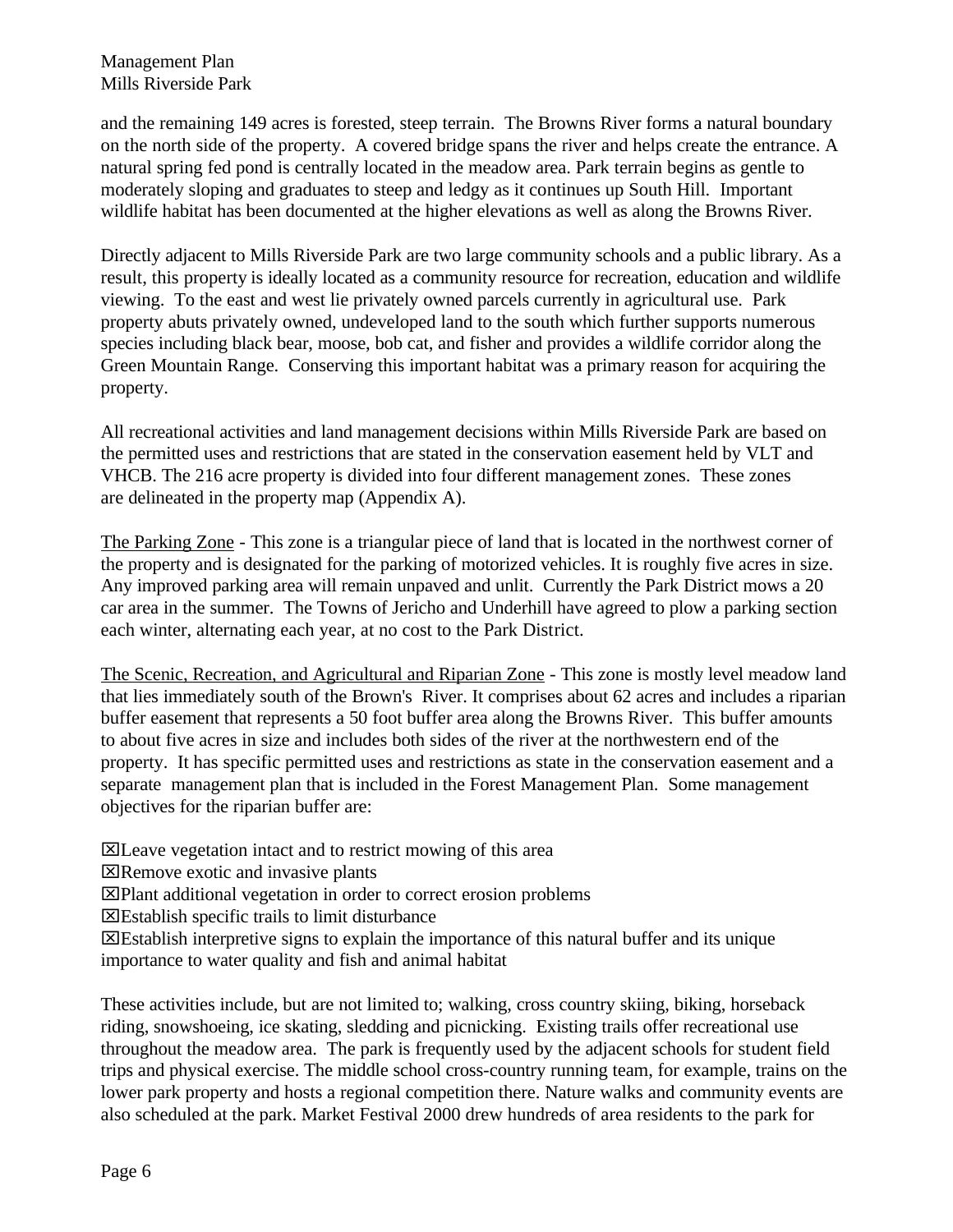musical entertainment, children's games and local vendors this August. A gravel driveway creates a hardened surface that facilitates wheelchair access as well. Brush hogging has created additional trails that extend into the more eastern section on the property. Farmers hay some of the meadow area and this reduces the Park District's expenditure for mowing and maintaining public access.

Future plans for this zone include the development of trails to offer a more satisfying recreational experience, the creation of playing fields to accommodate a variety of team sports, and the construction of some structures. The Lions Club of Jericho-Underhill has begun a fundraising drive to build a multi-use pavilion for Mills Riverside Park. Eagle Scout candidates have also expressed an interest in building trail bridges and developing an over night campsite. Any structure or playing field development must meet the approval of VLT and be sited in such a way that it does not impair the scenic vista or compromise the riparian buffer. The plan is for the agricultural section of the property to be returned to production by working with a local farmer through a long-term lease arrangement. The Jericho Underhill Park District will continue to encourage community use of the park by working closely with recreation committees, conservation commissions, local schools and other organizations.

The Forest, Wildlife & Trail Zone and Wildlife Habitat Area - The Forest, Wildlife and Trail Zone is located in the southern portion of the property and comprises about 92 acres of forested land up to elevation of 1000 feet. The southernmost 57 acres of forest, above elevation 1000, are designated as a Wildlife Habitat Area, and receive special attention because of habitat importance for numerous sensitive species. Two former logging trails currently serve a recreational purpose and may continue to do so. The Park District is undertaking a comprehensive evaluation and inventory of all trails (logging and sugaring) and conducting a wildlife habitat inventory in order to plan an improved trail system. This system will strive to satisfy the recreational needs of the community while protecting the more remote and fragile habitats. Trail design and planning will enhance multi-use compatibility, reduce erosion concerns and be esthetically pleasing. Professional consultants include landscape architect and planner Nat Goodhue, Scott Moreau of Greenleaf Forestry, Mark Fasching of Vermont Land Trust and Susan C. Morse of Morse and Morse Forestry. Interpretive signage will educate the trail user about his natural surroundings and include cultural/historical information. A forest management plan (see Appendix B) has been developed and these recommendations will be incorporated into all planning and operating decisions. Some of these recommendations include:

xDesign trails that direct recreationists away from important wildlife areas

xEncourage the public to stay on trails and keep dogs on leashes

 $\boxtimes$ Use existing trails when possible and include aesthetic features (natural and cultural) when possible

xLimit trail access (horseback riding, mountain bikes) while trails are soft

 $\boxtimes$  "Release" existing mast production shrubs and trees that are food resources for wildlife

**X**Perpetuate Quaking Aspen groves for ruffed grouse

# **Gates and Boundary Marking and Posting**

Vehicular access to Mills Riverside Park is limited to the covered bridge that spans the Browns River and creates the only entrance. As specified in the conservation easement, motorized travel across the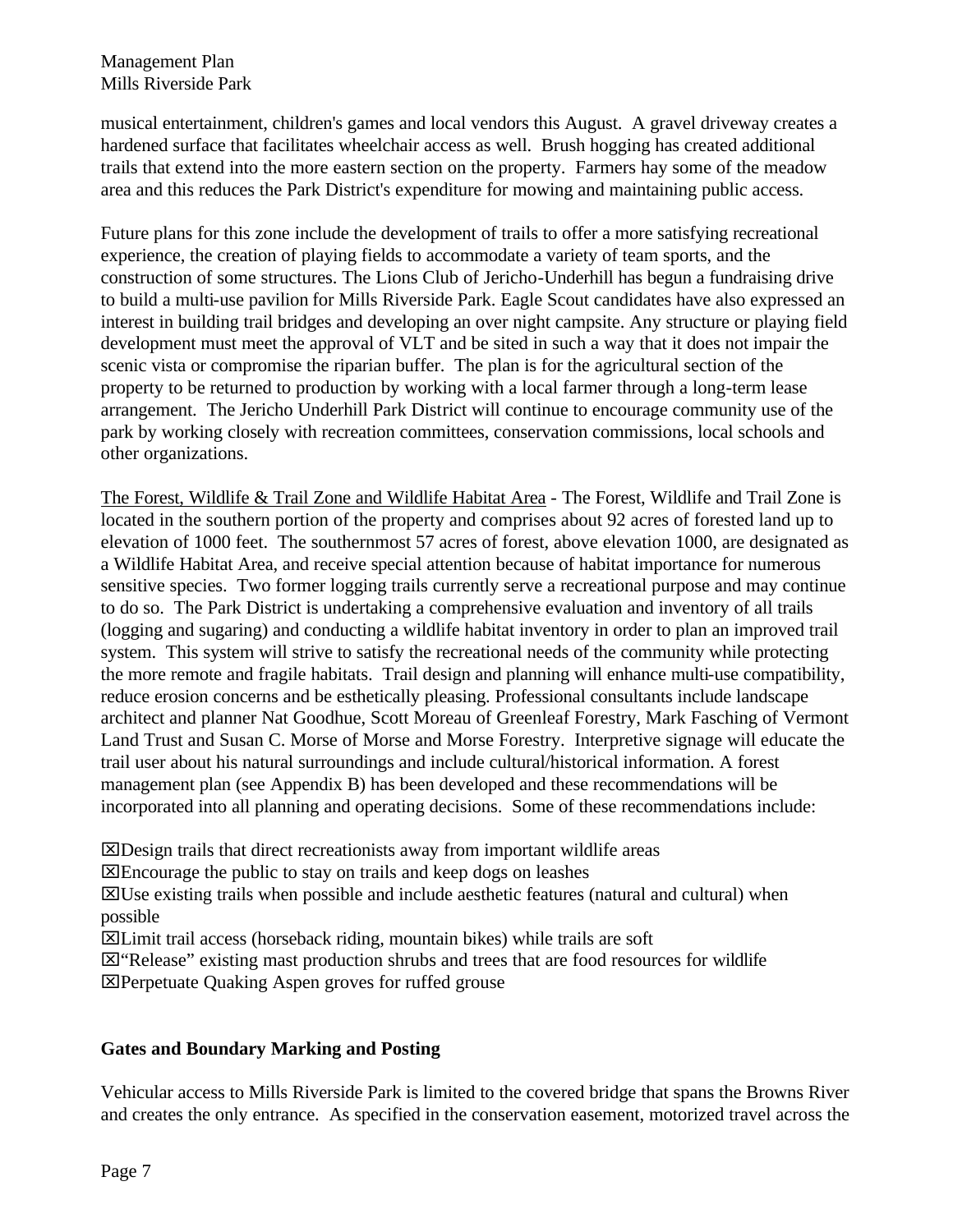Management Plan Mills Riverside Park

bridge is restricted to handicap drop off, emergency service, maintenance and the set up and removal of temporary structures for community events. A parking sign establishes the parking area for cars before the bridge. Further delineation of the parking section is accomplished by mowing a sizable area during the summer months and snowplowing in the winter. A sign at the bridge states "No Motorized Vehicles". Two barriers placed in the center of the bridge effectively remind drivers not to cross. These can be removed when necessary. The current signage has been adequate and well respected, however, as park usage increases, the Park District may need to upgrade its park signage and install a gate.

A deeded, gated right-of-way from River Road to the Park property exists east of the Brown's River Middle school but the physical condition of this potential access is so poor that its use does not fit into Park planning at this time. This gate remains locked. Adjacent to the covered bridge is a ford across the Brown's River that is suitable for agricultural equipment only and is discussed later.

Currently the perimeter of the park is established by almost 100 signs on trees that state "No Hunting, Shooting or Trapping" and the Park District's name and telephone number. Additional methods of marking the park's perimeter may include the blazing of trees. Directional signs will be installed at key trail locations and also indicate the end of the trail. Interpretive signage will be created to explain the natural and cultural history of the park.

#### **Current physical improvements to property**

The Mills property was operated as a seasonal campground for many years. An inventory of existing structures includes:

xcovered bridge xbath house/laundry room  $\boxtimes$  flag pole  $\boxtimes$  equipment shed  $\boxtimes$ children's playground (swings and slide) xwood pole barn xwood bin  $\boxtimes$  thirty picnic tables  $\boxtimes$ three benches

The Jericho Underhill Park District has concentrated its initial efforts on improving access, ensuring safety, and correcting erosion issues. The existing trails suffered from poor drainage due to wash outs and collapsed culverts. Trails were almost impassible because of deep gullies that were created around the defunct culverts and standing water. Three culverts were replaced and a footbridge was built as an Eagle Scout project to span the small stream over the fourth one.

Access was further enhanced by repairing an historic ford across the Browns River. The need for this became apparent when the Park District started interviewing local farmers to develop a hay cutting and mowing routine. Hay binding equipment was too wide to cross the covered bridge. Following a discussion with Vermont Land Trust and an on-site visit by the Non-game and Natural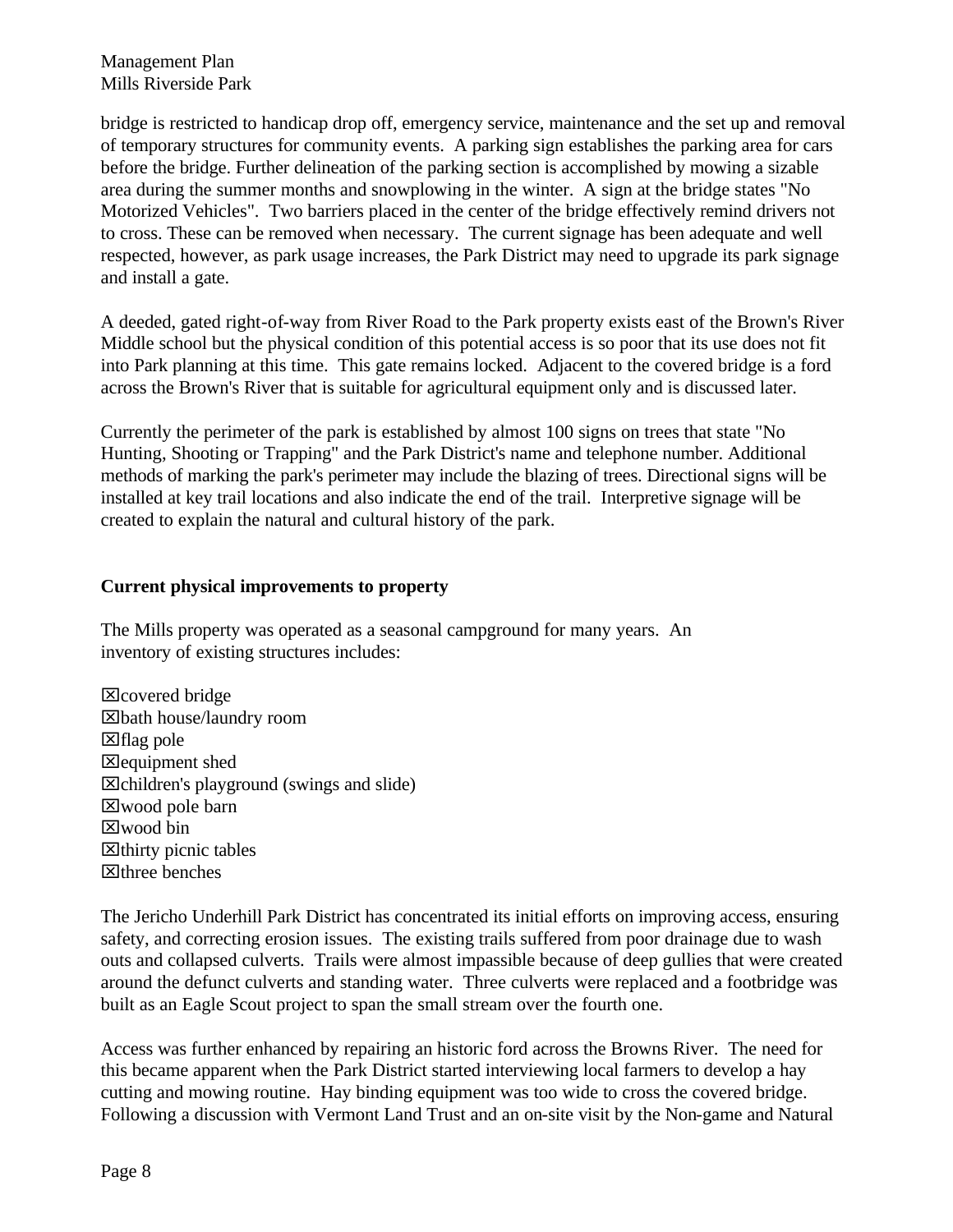Heritage Program, approval was given for ford repair. This river crossing is used for agricultural equipment and not general public access.

The Park District has also been evaluating the current septic, water and electrical infrastructure on the property. A cursory inspection indicates that much of the septic and electrical systems will need to be removed, and in some cases, replaced. These projects will begin in the spring of 2001.

The trail system at Mills Riverside Park consists of former logging roads. With the expert advice of landscape architect Nat Goodhue and wildlife habitat specialist Susan Morse, these trails are being evaluated for future use. During the summer of 2000, Park District personnel, interested high school students and the two professional consultants inventoried the property. Factors included in this assessment were trail safety and multi-use compatibility, wildlife habitat protection and recreational enjoyment. A GPS unit was used to plot this information. Specific recommendations from the consultants will help direct Park District decisions regarding the continued use of existing trails, trail improvements and additional trail creation. By utilizing this expert knowledge, it is the Park District's desire to develop a coordinated plan to provide trail experiences that are diverse and satisfying without sacrificing sensitive wildlife habitat.

# **Proposed Physical Improvements to property**

The Jericho Underhill Park District has been addressing public safety and trail maintenance issues while balancing important wildlife habitat concerns since creation of the Park District in September 1999. The conservation easement provided the framework for many decisions. Community input has also been sought in order to establish priorities for park development. As mentioned earlier, a questionnaire was distributed at Town Meeting Day in Jericho and Underhill in March 2000. It queried residents regarding activities, facilities and events they would like to see take place at Mills Riverside Park. This questionnaire was also distributed at both Town Halls and other locations. Two public informational hearings were scheduled in April to discuss the results and accept additional input. This information was compiled and has given the Park District important community feedback, which assisted with setting priorities for park development. (See Appendix C). Based on this input and demonstrated needs, the Park District is focusing on trail arrangement and improvement, a defined parking area, and athletic playing field development. An upgraded septic and electrical infrastructure will also be accomplished. The Lions Club of Jericho/Underhill has committed to building a multi-use pavilion within the next several years. These plans are still in a preliminary stage and Vermont Land Trust will review final preparation.

#### **Management of property**

It is the responsibility of the Jericho Underhill Park District to encourage public enjoyment of Mills Riverside Park while ensuring its protection.

Uses Permitted - activities permitted in the Park without specific permission from the Board of Trustees can be generalized as public, outdoor, non-motorized recreational and educational activities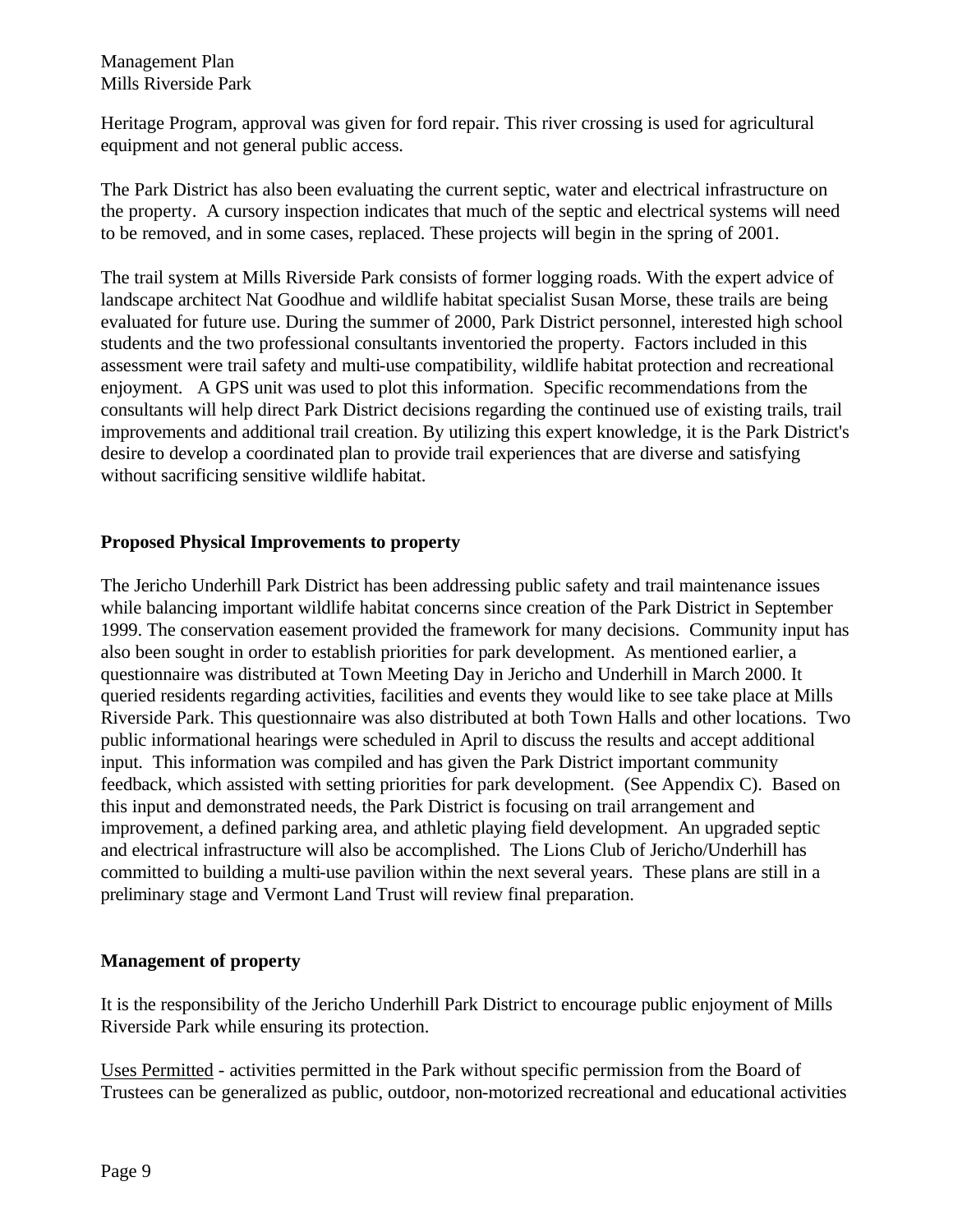#### Management Plan Mills Riverside Park

which support the Park purposes as defined in the Conservation Easement. Specifically, they include:

ü Walking, jogging, cross-country skiing and snowshoeing, generally, but not exclusively, on the Park trail network.

- Swimming or ice skating at the pond. There are no provisions for lifeguards or other safety personnel; therefore, these activities are at one's own risk.
- ü Fishing, either in the pond or in the Browns River.
- Bicycling and horseback riding when trail conditions are dry enough to preclude surface damage.
- Exercising dogs, on leash only.
- Group activities for 50 people or fewer.
- Picnicking.

Uses requiring specific permission - certain activities within the Park are appropriate, but may result in significant environmental or social impact and; therefore, require specific permission from the Jericho Underhill Park District. Completion of an application form may or may not be required. These activities include:

- Scheduled organized sports on a suitable field.
- Group activities for more than 50 people.
- Overnight camping.
- Any open fire.
- Solicitation or vending.

Uses not permitted - the following activities are not permitted in the Park, except as noted below:

- ü Possession or use of firearms, including bows and arrows.
- ü Hunting or trapping, except by directive from the Park District.

ü Use of motorized vehicles south of the Browns River, including but not limited to registered vehicles, snowmobiles, ATVs and motorcycles. The exceptions to this requirement include vehicles used for repair or maintenance, emergency, handicapped drop-off and event setup and tear-down.

ü Any other activity deemed by the Park District to be in conflict with the Conservation Easement.

Permitted management activities - certain activities which can be classified as functions of Park management are permitted and are listed as follows:

ü Management of forest and riparian buffer zones in accordance with the Forest Management Plan and the Conservation Easement. This may include timber harvesting and periodic removal of nonnative, invasive plant species.

ü Management of the scenic, recreation and agricultural zones in a manner consistent with the Forest Management Plan and the Conservation Easement. Specifically, this may include mowing or haying of grass areas; tilling, mowing or haying of agricultural areas; reduction or elimination of forest encroachment into open areas; practices which minimize the use of pesticides and fertilizers; and cover management to enhance wildlife habitat.